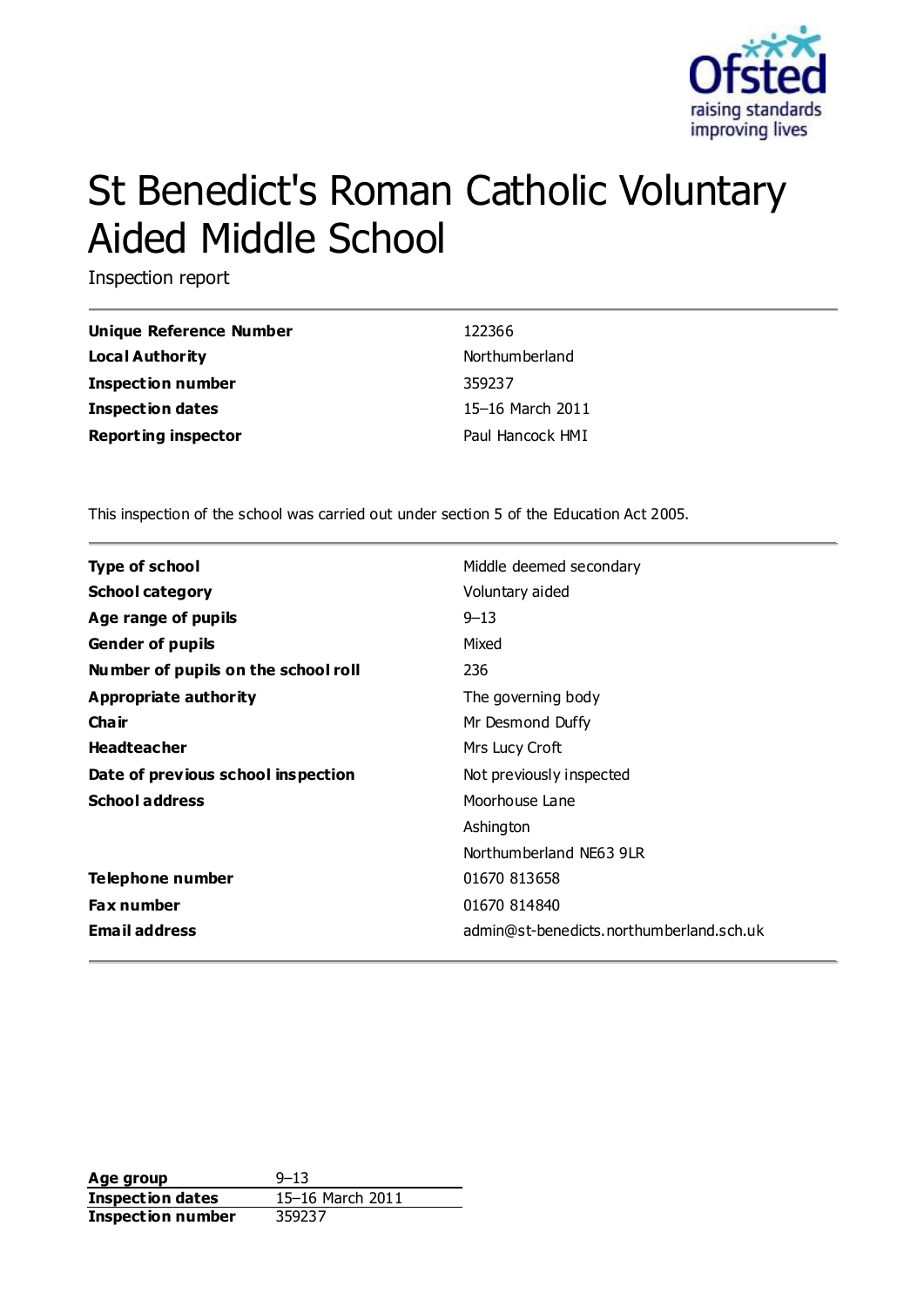The Office for Standards in Education, Children's Services and Skills (Ofsted) regulates and inspects to achieve excellence in the care of children and young people, and in education and skills for learners of all ages. It regulates and inspects childcare and children's social care, and inspects the Children and Family Court Advisory Support Service (Cafcass), schools, colleges, initial teacher training, work-based learning and skills training, adult and community learning, and education and training in prisons and other secure establishments. It assesses council children's services, and inspects services for looked after children, safeguarding and child protection.

Further copies of this report are obtainable from the school. Under the Education Act 2005, the school must provide a copy of this report free of charge to certain categories of people. A charge not exceeding the full cost of reproduction may be made for any other copies supplied.

If you would like a copy of this document in a different format, such as large print or Braille, please telephone 0300 123 4234, or email **[enquiries@ofsted.gov.uk](mailto:enquiries@ofsted.gov.uk)**.

You may copy all or parts of this document for non-commercial educational purposes, as long as you give details of the source and date of publication and do not alter the documentation in any way.

To receive regular email alerts about new publications, including survey reports and school inspection reports, please visit our website and go to 'Subscribe'.

Royal Exchange Buildings St Ann's Square Manchester M2 7LA T: 0300 123 4234 Textphone: 0161 618 8524 E: **[enquiries@ofsted.gov.uk](mailto:enquiries@ofsted.gov.uk)**

W: **[www.ofsted.gov.uk](http://www.ofsted.gov.uk/)**

© Crown copyright 2011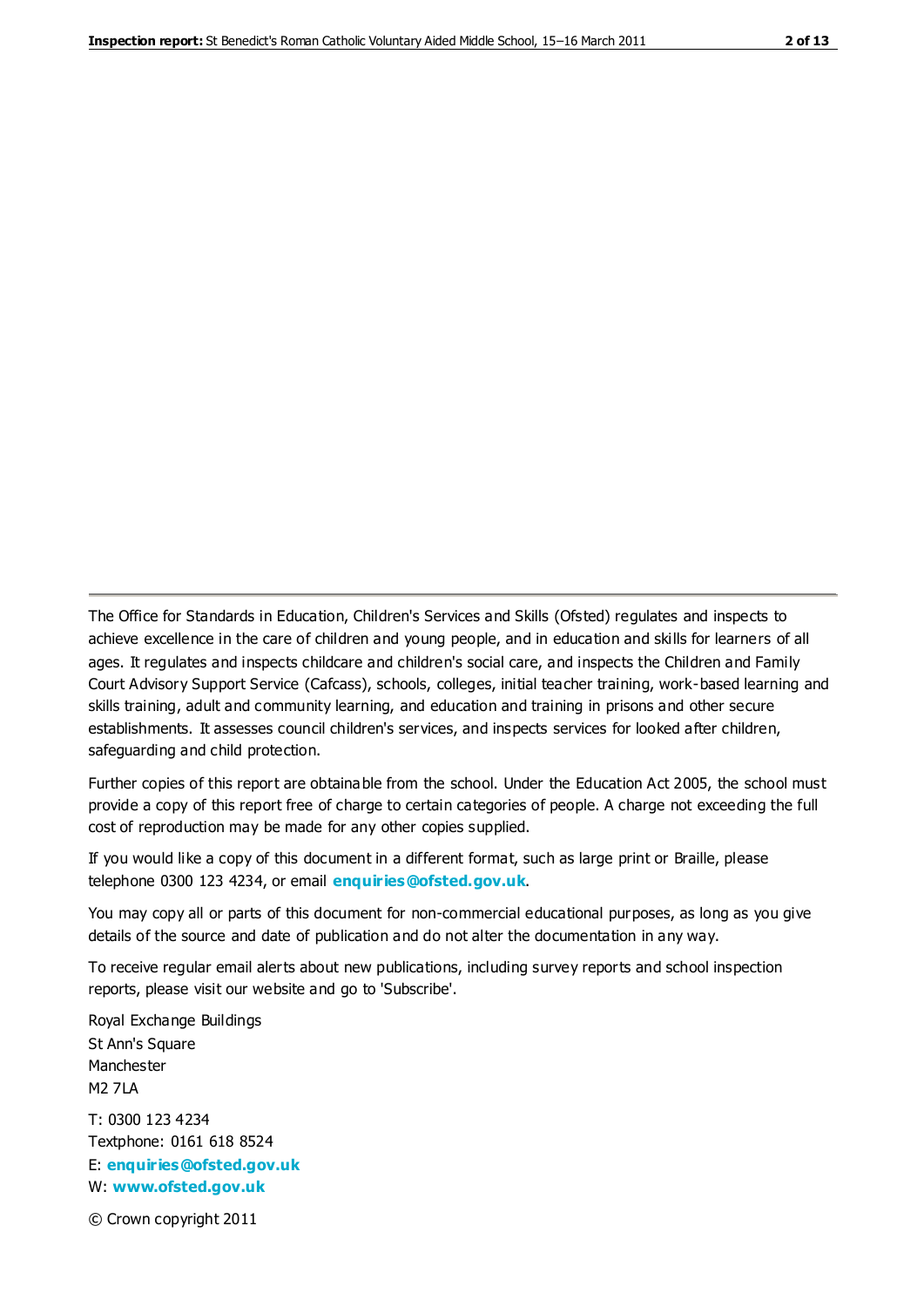# **Introduction**

This inspection was carried out by one of Her Majesty's Inspectors and two additional inspectors. They observed teaching and learning in 18 part-lessons which involved a total of 14 teachers and held meetings with members of the governing body and staff. The inspectors met and talked with pupils in lessons and around the school. They observed the school's work and analysed 89 questionnaires completed by parents and carers and others from pupils and staff. Pupils' work and school documentation, such as safeguarding information and records of pupils' progress, were examined.

The inspection team reviewed many aspects of the school's work. It looked in detail at a number of key areas.

- The extent of recent improvement in the school's overall effectiveness.
- Learning and progress in English and mathematics, particularly by boys who have underachieved in the past.
- The effectiveness of assessment practice, target-setting, and tracking systems to raise pupils' achievement.

# **Information about the school**

St Benedict's is a small middle school located in the south-east part of Northumberland. The proportion of students with special educational needs and/or disabilities, including those with a statement of special educational needs, is above average. Nearly all students speak English as their first language and there are very few from minority ethnic groups. The proportion of students who are known to be eligible for free school meals is average. The school is subject to reorganisation proposals and an acting headteacher and deputy headteacher were appointed in January 2010.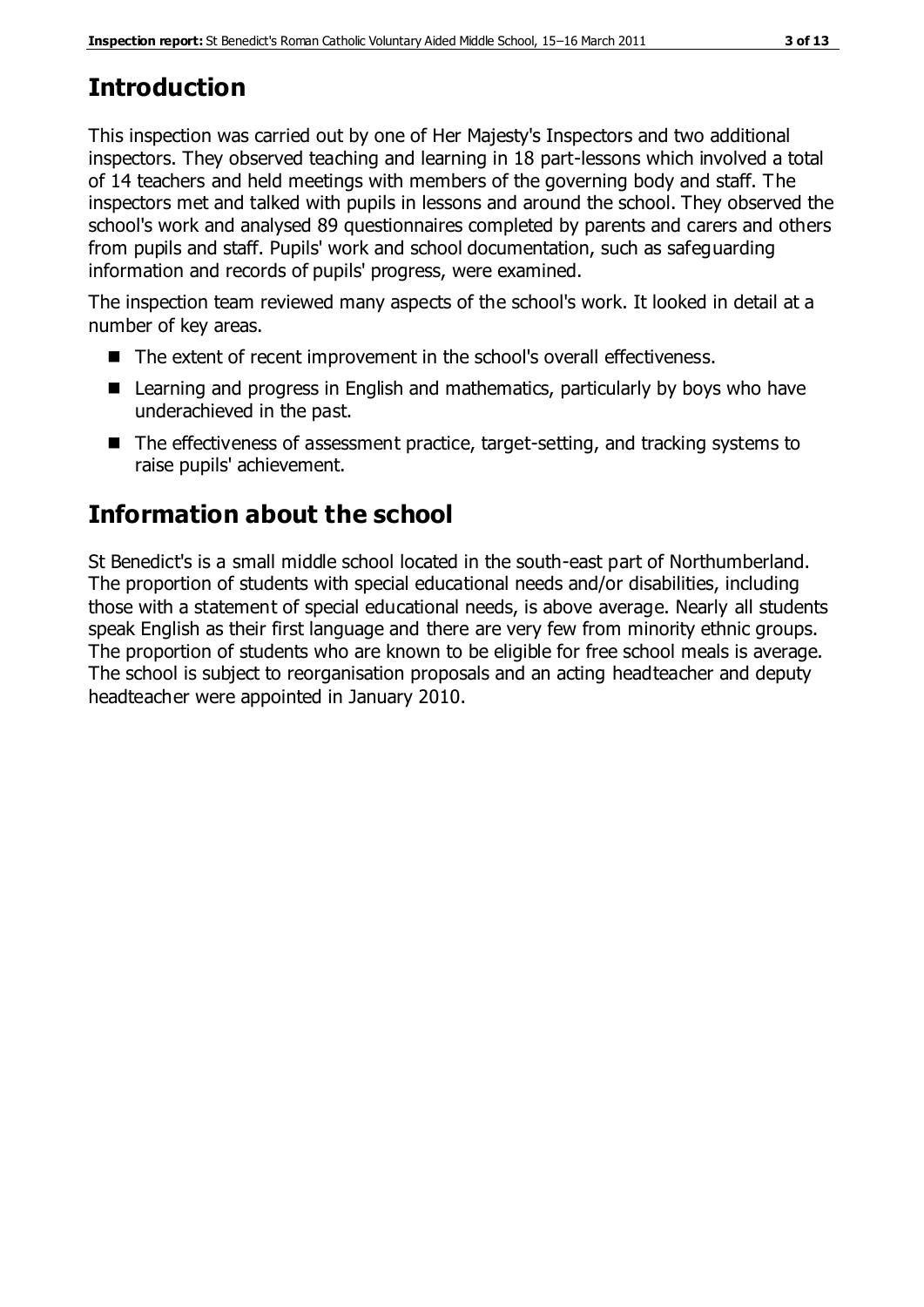**Inspection grades: 1 is outstanding, 2 is good, 3 is satisfactory, and 4 is inadequate** Please turn to the glossary for a description of the grades and inspection terms

# **Inspection judgements**

| Overall effectiveness: how good is the school?  |  |
|-------------------------------------------------|--|
| The school's capacity for sustained improvement |  |

## **Main findings**

St Benedict's is a satisfactory school which has recently improved. For example, the school took effective action to rectify a dip in national test results following the previous inspection. As a result, attainment in English and mathematics has improved this year. The acting headteacher and deputy headteacher are making sure the school continues to move forward and there is a secure trend of improvement. They are effectively supported by the governing body, and leadership, management, and therefore the capacity to improve is satisfactory. The school knows there is more to be done and is rightly making more frequent monitoring of outcomes and holding leaders to account a high priority. Accurate self-evaluation ensures the key strengths and areas for development are well known. Resources are being well used and value for money is satisfactory.

Achievement, learning and progress are satisfactory and boys, who have underachieved in recent years, are now also making satisfactory progress. Pupils say they enjoy learning most in lessons when work is well matched to their individual needs and interests. The climate for learning is enhanced by their positive attitudes, good behaviour and well above average attendance. The school has made improving attainment a top priority and inspection evidence confirms school data that learning and progress are quickly improving. Standards of attainment in English and mathematics were close to average in national tests at Key Stage 2 in 2010 and pupils with special educational needs and/or disabilities are making good progress.

Teaching is satisfactory and inspection evidence confirms the proportion of good and better teaching is rapidly increasing. The school knows that making all teaching and learning good and better is central to gaining higher standards and achievement. Assessment practice is improving and the systems used to set targets and track pupils' progress are more effective. There is still work to be done to make practice consistently good. Pupils have a strong sense of spiritual, moral, social and cultural responsibility which makes a significant contribution to the positive ethos of the school, and strategies to promote community cohesion are good.

The extent to which students adopt healthy lifestyles is good and the care, guidance and support they receive are strong features of the school's work. There are good safeguarding procedures in place and students say they feel safe. Equality of opportunity is effectively promoted and partnerships to promote learning are strong as a result of good relationships between parents and carers, local schools and extended services.

Up to 40% of the schools whose overall effectiveness is judged as satisfactory may receive a monitoring visit by an Ofsted inspector before their next section 5 inspection.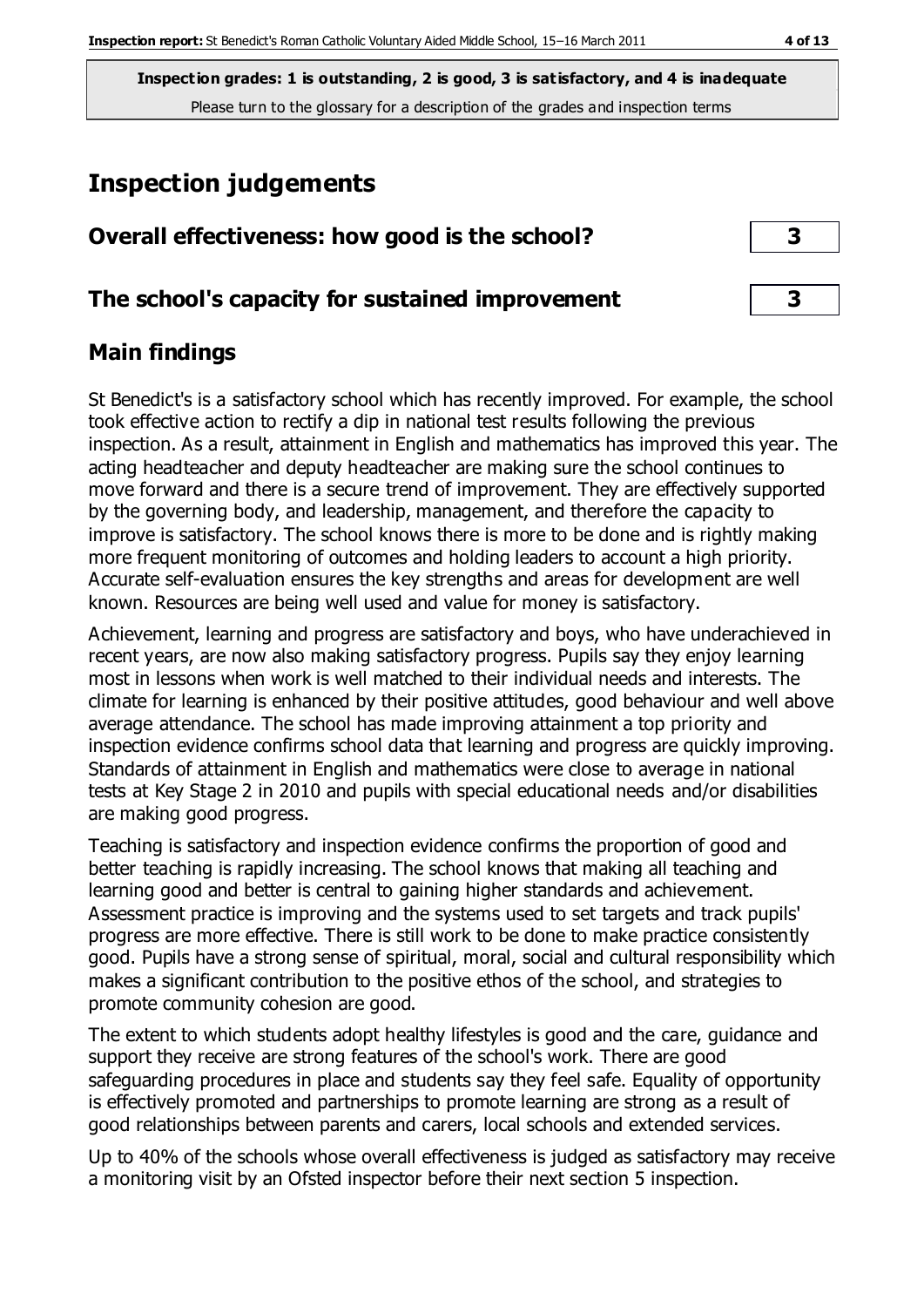**Inspection grades: 1 is outstanding, 2 is good, 3 is satisfactory, and 4 is inadequate** Please turn to the glossary for a description of the grades and inspection terms

## **What does the school need to do to improve further?**

- **Ensure school improvement continues at a good pace by:** 
	- frequently monitoring outcomes and taking prompt action to rectify any shortfall.
- Raise attainment and accelerate pupils' progress by:
	- building upon current strategies to improve learning and achievement.
- Make all teaching and assessment good and better by:
	- sharing best practice.

## **Outcomes for individuals and groups of pupils 3**

Pupils display positive attitudes to learning, behave well and listen carefully to their teachers. They answer questions confidently and particularly enjoy learning when the work captures their individual interests. For example in a Year 8 English lesson, good progress was made in a short period of time learning how writers convey moods and feelings. Learning and progress are satisfactory because attainment is average from broadly average starting points for most pupils. Inspection evidence confirms that all the different groups of pupils make satisfactory progress, including boys who are learning more rapidly and making better progress in English and mathematics. The school knows increasing the rate of progress in all subjects by using more challenging targets is a high priority.

Senior leaders are making the right improvements to aim to ensure high quality learning is always consistently delivered by monitoring lessons and tracking pupils' progress more frequently. As a result, attainment is rising including for boys. Pupils with special educational needs and/or disabilities make good progress because well-timed intervention and individual learning programmes are supporting their learning well. Pupils have a good understanding of issues related to their safety and their good behaviour in lessons and around the school is a strong feature of the positive climate for learning. They make a good contribution to the school and the wider community, for example through the work of the school council and links with a local care home. High-participation levels in a range of sports activities contribute strongly to pupils' good understanding of the importance of adopting healthy lifestyles. Pupils are satisfactorily prepared for their future lives and economic well-being and their understanding of the world of work is effectively developed through activities such as the business enterprise week.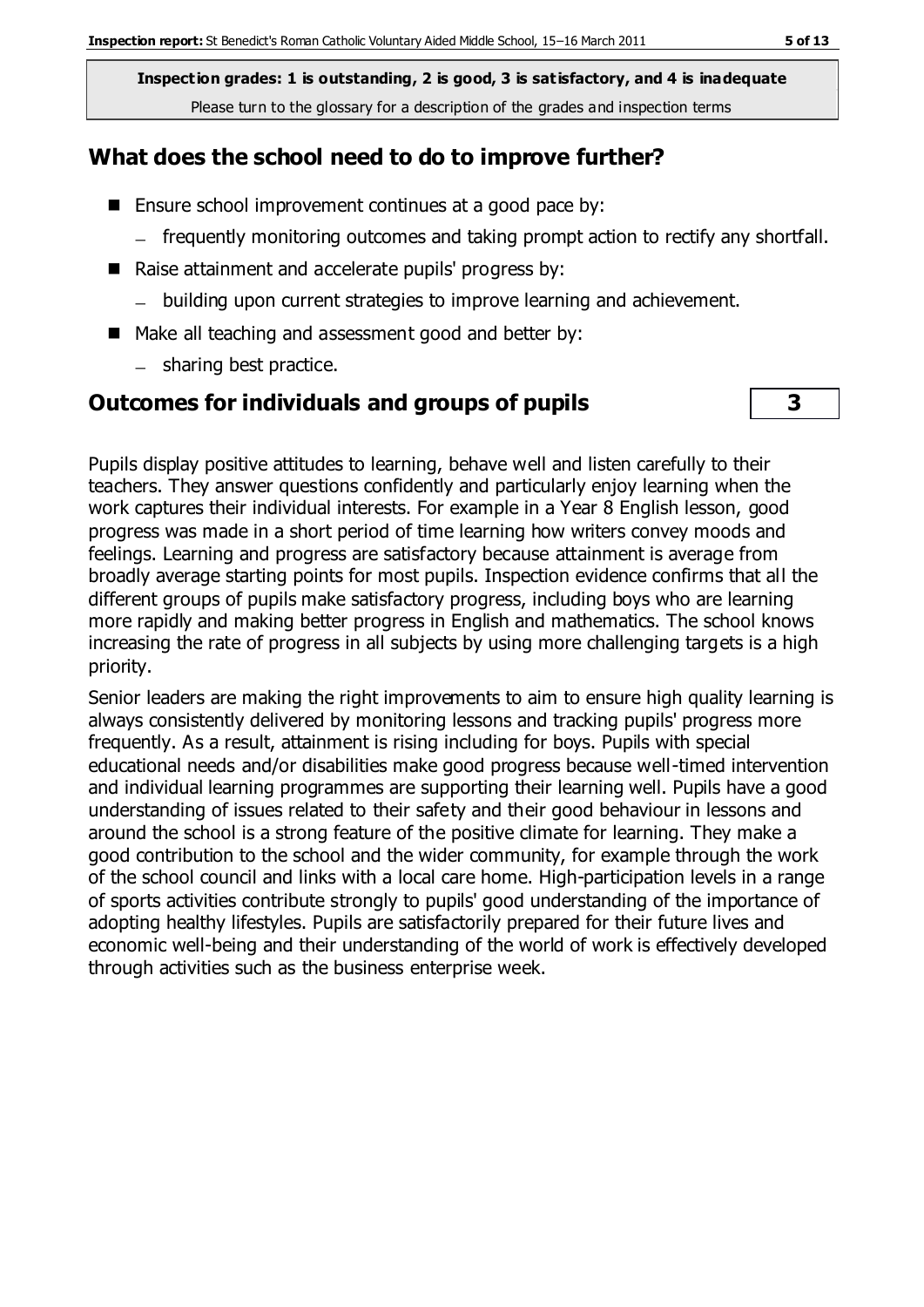Please turn to the glossary for a description of the grades and inspection terms

#### These are the grades for pupils' outcomes

| Pupils' achievement and the extent to which they enjoy their learning                                                     |                |
|---------------------------------------------------------------------------------------------------------------------------|----------------|
| Taking into account:<br>Pupils' attainment <sup>1</sup>                                                                   | 3              |
| The quality of pupils' learning and their progress                                                                        | 3              |
| The quality of learning for pupils with special educational needs and/or disabilities<br>and their progress               | $\mathfrak{p}$ |
| The extent to which pupils feel safe                                                                                      | $\mathbf{z}$   |
| Pupils' behaviour                                                                                                         | 2              |
| The extent to which pupils adopt healthy lifestyles                                                                       | 2              |
| The extent to which pupils contribute to the school and wider community                                                   | 2              |
| The extent to which pupils develop workplace and other skills that will contribute to<br>their future economic well-being |                |
| Taking into account:<br>Pupils' attendance <sup>1</sup>                                                                   |                |
| The extent of pupils' spiritual, moral, social and cultural development                                                   | 2              |

<sup>1</sup> The grades for attainment and attendance are: 1 is high; 2 is above average; 3 is broadly average; and 4 is low

## **How effective is the provision?**

The quality of teaching is satisfactory and inspection evidence confirms the proportion of good teaching is quickly rising. The best teaching uses challenging tasks and wellestablished routines. Clearly understood targets develop pupils' understanding at a good pace and intervention is sensitive to the needs of all groups of pupils. When the teaching is less effective, planning does not always reflect a thorough understanding of pupils' previous learning and activities are insufficiently well matched to all their needs. The school is sharing best practice more widely to speed up the pace of school improvement.

Improvements in assessment practice are the result of teachers checking progress more frequently. The best practice provides clear steps for improvement and targets are clearly understood by pupils. Effective action is being taken to make practice more consistent and ensure it is always good. The curriculum is good because it increasingly meets pupil's requirements and interests and is enhanced by staffing arrangements which make sure pupils are taught by specialists wherever possible. Enrichment activities are valued, for example visits to local castles and Roman museums. Work with partners to support students whose circumstances make them vulnerable and those with special educational needs and/or disabilities, is a strong feature of the good care, guidance and support pupils receive. Pupils settle in quickly in their first year due to the good transfer arrangements.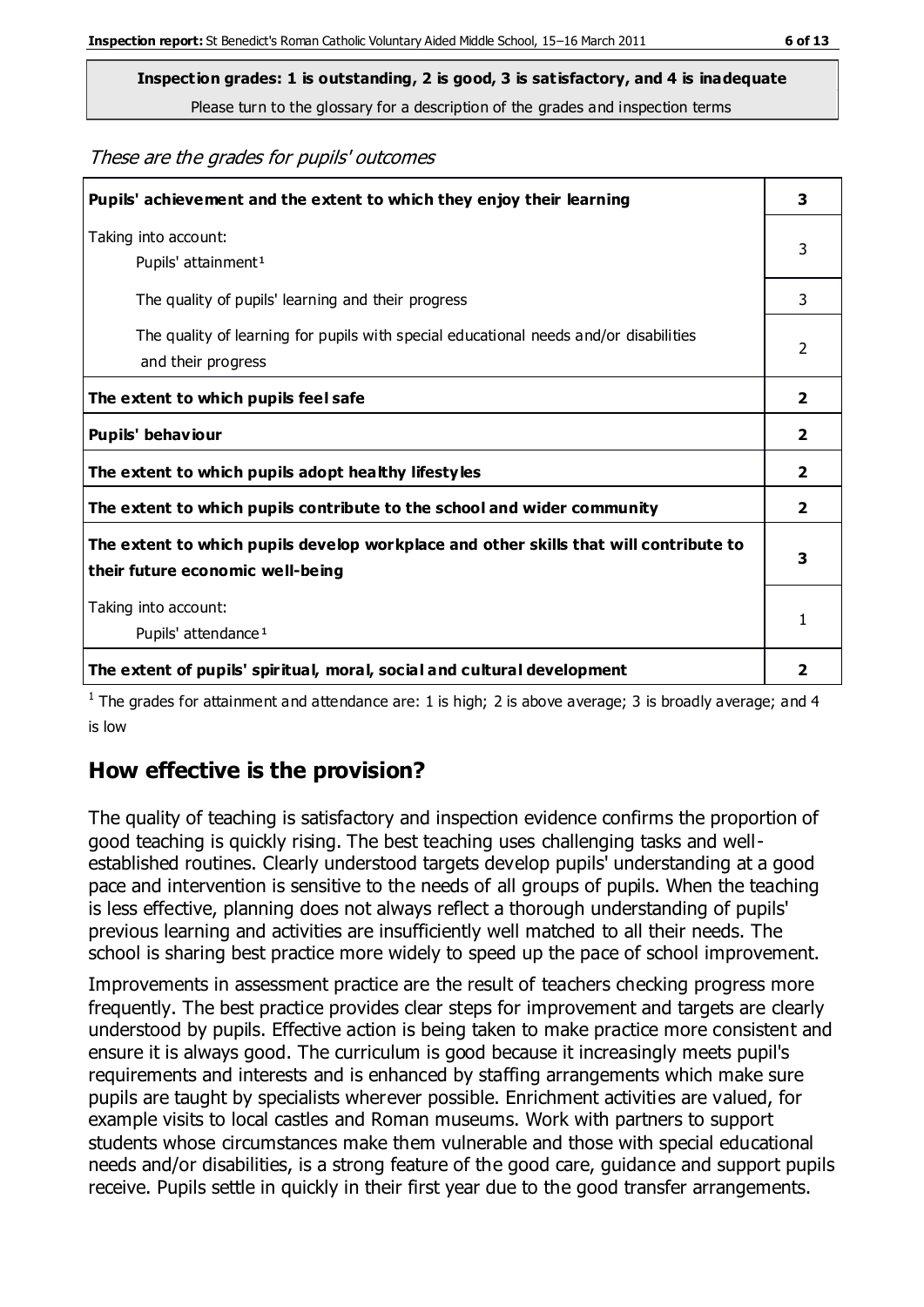These are the grades for the quality of provision

| The quality of teaching                                                                                    |  |
|------------------------------------------------------------------------------------------------------------|--|
| Taking into account:<br>The use of assessment to support learning                                          |  |
| The extent to which the curriculum meets pupils' needs, including, where relevant,<br>through partnerships |  |
| The effectiveness of care, guidance and support                                                            |  |

## **How effective are leadership and management?**

Clear vision and effective action by senior leaders are making sure the areas which require most improvement are being tackled. There is a sharp focus on raising attainment which is reflected in the school's priorities and is evident in rising levels of attainment and better progress by pupils. The pace of improvement is constrained because there is no substantive headteacher and this contributes to capacity to improve being only satisfactory. The governing body is effectively supporting and challenging the school and the key strengths and areas for improvement are known as a result of recent selfevaluation.

Safeguarding arrangements are good as a consequence of more effective monitoring of quality assurance and risk assessment systems. All forms of discrimination and barriers to learning are being tackled and the promotion of equality of opportunity is good. The personal development of pupils is good and the school is taking effective action to address gaps in the achievement between different groups of pupils. Partnerships make a positive contribution to the good curriculum, for example through the work with the sports partnership and business enterprise on alternative curriculum weeks. The school engages with parents and carers well and their views are taken into account. The school successfully promotes community cohesion and has developed local, national and international links well, for example through the Catholic community.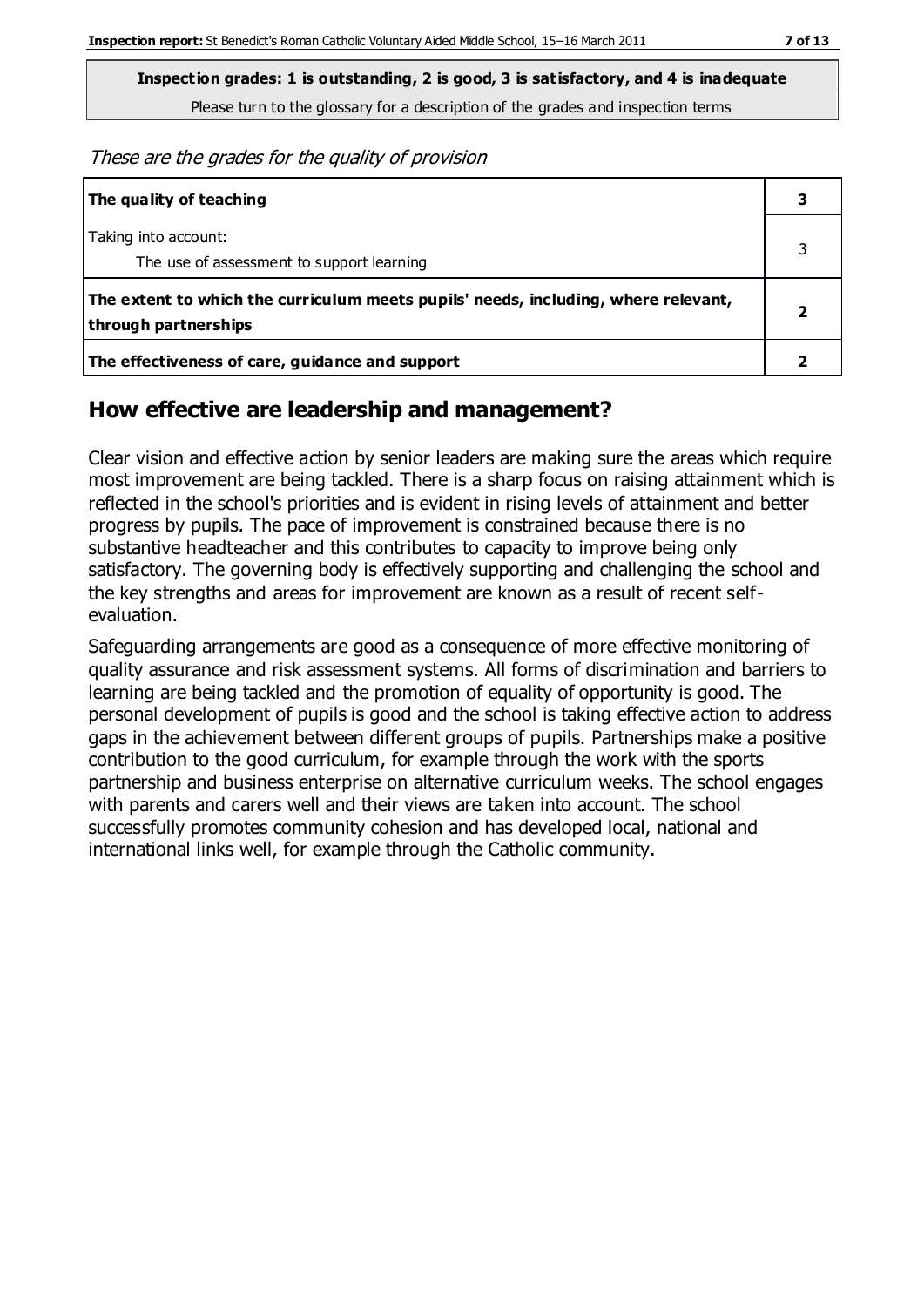**Inspection grades: 1 is outstanding, 2 is good, 3 is satisfactory, and 4 is inadequate**

Please turn to the glossary for a description of the grades and inspection terms

These are the grades for leadership and management

| The effectiveness of leadership and management in embedding ambition and driving<br>improvement                                                                  |                         |
|------------------------------------------------------------------------------------------------------------------------------------------------------------------|-------------------------|
| Taking into account:<br>The leadership and management of teaching and learning                                                                                   | 3                       |
| The effectiveness of the governing body in challenging and supporting the<br>school so that weaknesses are tackled decisively and statutory responsibilities met | 3                       |
| The effectiveness of the school's engagement with parents and carers                                                                                             |                         |
| The effectiveness of partnerships in promoting learning and well-being                                                                                           | $\mathbf{2}$            |
| The effectiveness with which the school promotes equality of opportunity and tackles<br>discrimination                                                           | $\overline{\mathbf{2}}$ |
| The effectiveness of safeguarding procedures                                                                                                                     | 2                       |
| The effectiveness with which the school promotes community cohesion                                                                                              |                         |
| The effectiveness with which the school deploys resources to achieve value for money                                                                             |                         |

#### **Views of parents and carers**

The responses from the vast majority of parents and carers agree that the school is well led and managed, and keeps their children safe. They were pleased with their child's experience and said the school takes account of their suggestions and concerns. The small number of concerns reported by parents and carers were investigated during the inspection. Evidence confirmed that the school is taking effective action to make sure all pupils achieve as well as they can.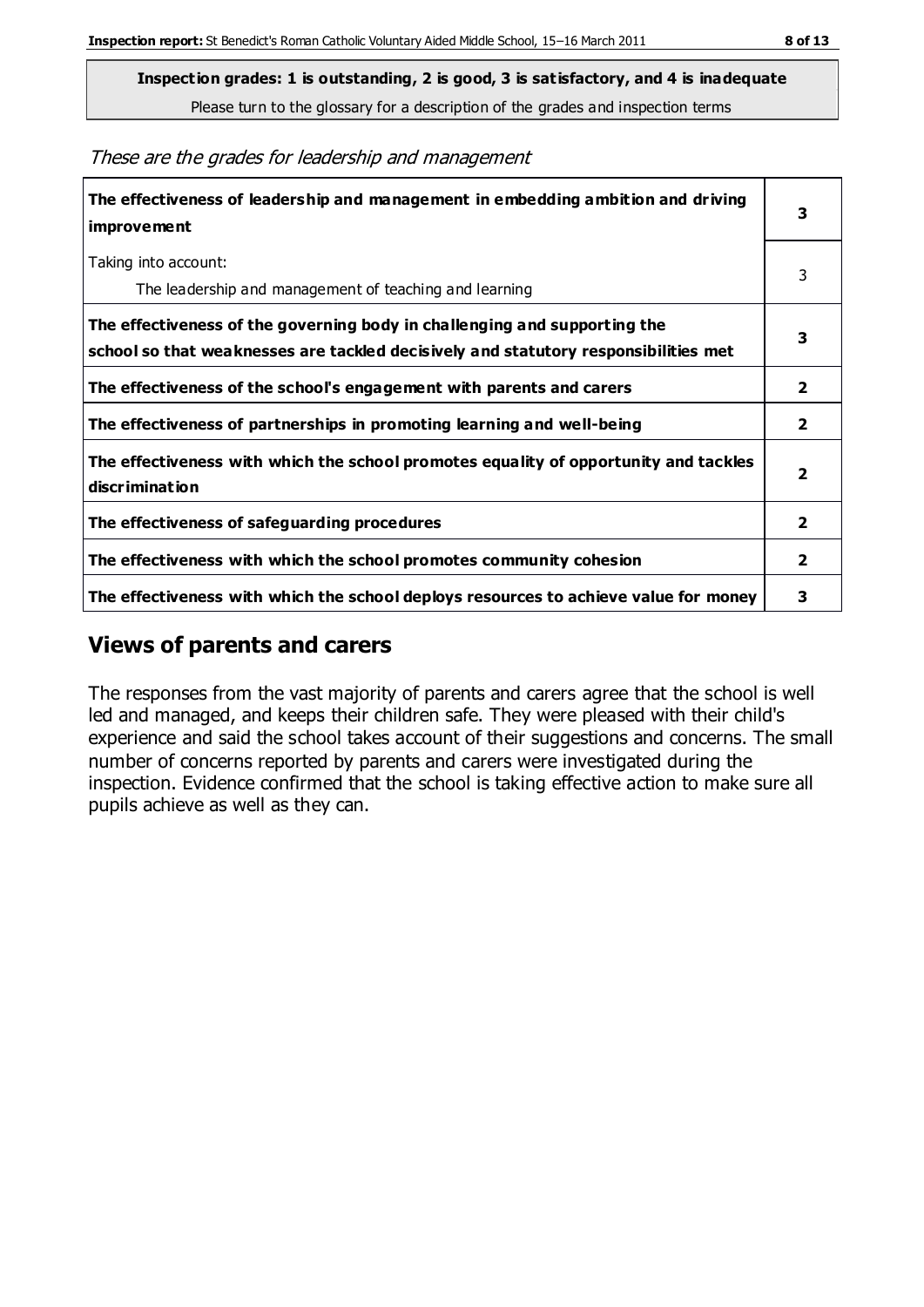#### **Responses from parents and carers to Ofsted's questionnaire**

Ofsted invited all the registered parents and carers of pupils registered at St Benedict's Roman Catholic Voluntary Aided Middle School to complete a questionnaire about their views of the school.

In the questionnaire, parents and carers were asked to record how strongly they agreed with 13 statements about the school.

The inspection team received 89 completed questionnaires by the end of the on-site inspection. In total, there are 236 pupils registered at the school.

| <b>Statements</b>                                                                                                                                                                                                                                       | <b>Strongly</b><br>agree |               | Agree        |               | <b>Disagree</b> |                | <b>Strongly</b><br>disagree |                |
|---------------------------------------------------------------------------------------------------------------------------------------------------------------------------------------------------------------------------------------------------------|--------------------------|---------------|--------------|---------------|-----------------|----------------|-----------------------------|----------------|
|                                                                                                                                                                                                                                                         | <b>Total</b>             | $\frac{1}{2}$ | <b>Total</b> | $\frac{1}{2}$ | <b>Total</b>    | $\frac{0}{0}$  | <b>Total</b>                | $\frac{0}{0}$  |
| My child enjoys school                                                                                                                                                                                                                                  | 44                       | 49            | 39           | 44            | 5               | 6              | $\mathbf 0$                 | $\mathbf 0$    |
| The school keeps my child<br>safe                                                                                                                                                                                                                       | 56                       | 63            | 32           | 36            | 0               | $\mathbf 0$    | $\mathbf 0$                 | $\mathbf 0$    |
| My school informs me about<br>my child's progress                                                                                                                                                                                                       | 47                       | 53            | 38           | 43            | 3               | 3              | $\mathbf{1}$                | $\mathbf{1}$   |
| My child is making enough<br>progress at this school                                                                                                                                                                                                    | 45                       | 51            | 38           | 43            | 4               | 4              | $\mathbf{1}$                | $\mathbf{1}$   |
| The teaching is good at this<br>school                                                                                                                                                                                                                  | 50                       | 56            | 35           | 39            | $\overline{2}$  | $\overline{2}$ | 0                           | $\mathbf 0$    |
| The school helps me to<br>support my child's learning                                                                                                                                                                                                   | 49                       | 55            | 35           | 39            | 3               | 3              | $\mathbf{1}$                | $\mathbf{1}$   |
| The school helps my child to<br>have a healthy lifestyle                                                                                                                                                                                                | 39                       | 44            | 45           | 51            | 3               | 3              | $\mathbf 0$                 | $\mathbf 0$    |
| The school makes sure that<br>my child is well prepared for<br>the future (for example<br>changing year group,<br>changing school, and for<br>children who are finishing<br>school, entering further or<br>higher education, or entering<br>employment) | 43                       | 48            | 41           | 46            | $\overline{4}$  | 4              | $\mathbf 0$                 | $\mathbf 0$    |
| The school meets my child's<br>particular needs                                                                                                                                                                                                         | 50                       | 56            | 35           | 39            | $\mathbf{1}$    | $\mathbf{1}$   | $\mathbf{1}$                | $\mathbf{1}$   |
| The school deals effectively<br>with unacceptable behaviour                                                                                                                                                                                             | 45                       | 51            | 36           | 40            | 4               | $\overline{4}$ | $\overline{2}$              | $\overline{2}$ |
| The school takes account of<br>my suggestions and concerns                                                                                                                                                                                              | 46                       | 52            | 36           | 40            | 2               | $\overline{2}$ | $\overline{2}$              | $\overline{2}$ |
| The school is led and<br>managed effectively                                                                                                                                                                                                            | 58                       | 65            | 25           | 28            | $\overline{4}$  | $\overline{4}$ | $\mathbf 0$                 | $\mathbf 0$    |
| Overall, I am happy with my<br>child's experience at this<br>school                                                                                                                                                                                     | 58                       | 65            | 26           | 29            | 3               | 3              | $\mathbf{1}$                | $\mathbf{1}$   |

The table above summarises the responses that parents and carers made to each statement. The percentages indicate the proportion of parents and carers giving that response out of the total number of completed questionnaires. Where one or more parents and carers chose not to answer a particular question, the percentages will not add up to 100%.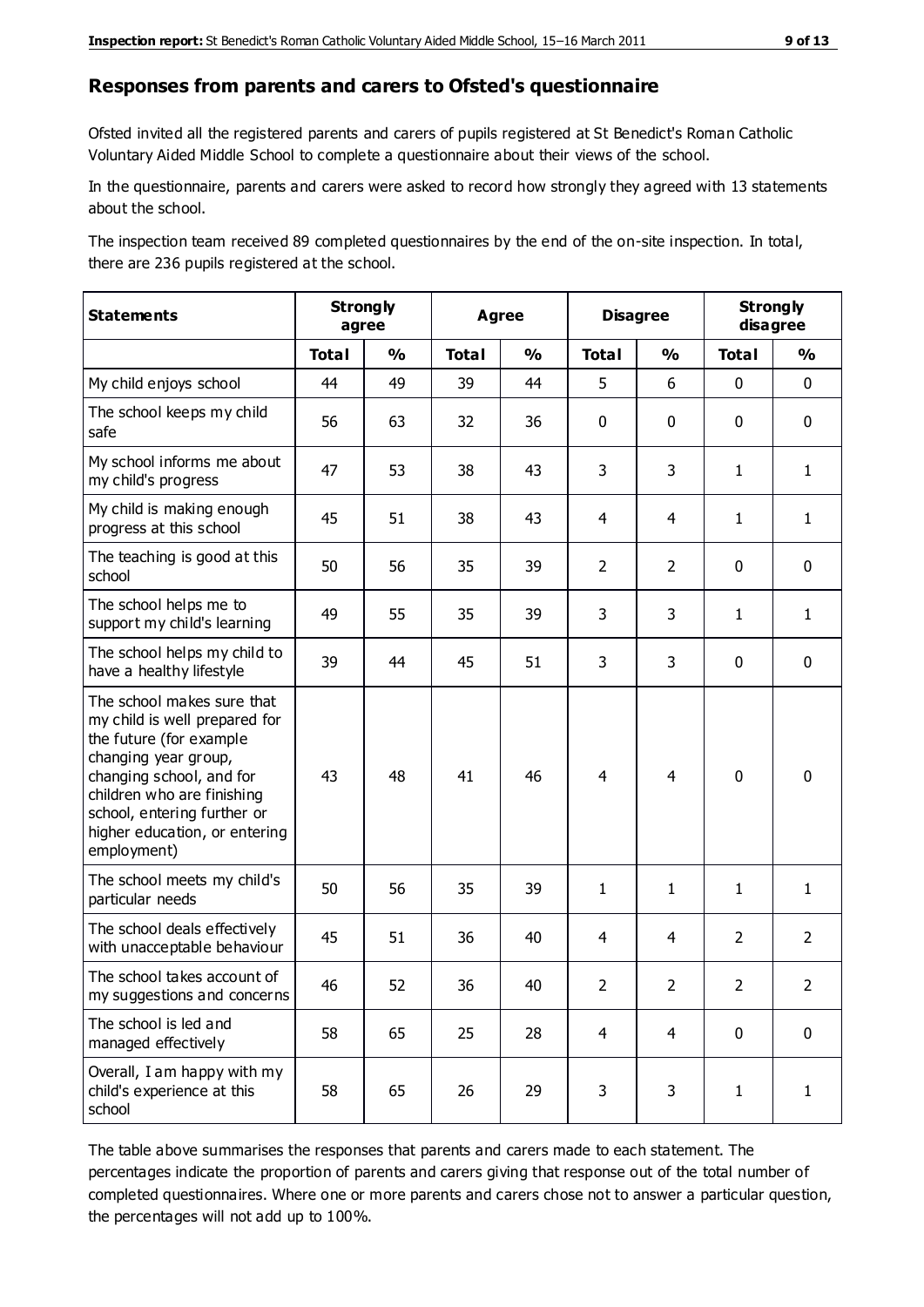## **Glossary**

| Grade   | <b>Judgement</b> | <b>Description</b>                                                                                                                                                                                                            |
|---------|------------------|-------------------------------------------------------------------------------------------------------------------------------------------------------------------------------------------------------------------------------|
| Grade 1 | Outstanding      | These features are highly effective. An outstanding school<br>provides exceptionally well for all its pupils' needs.                                                                                                          |
| Grade 2 | Good             | These are very positive features of a school. A school that<br>is good is serving its pupils well.                                                                                                                            |
| Grade 3 | Satisfactory     | These features are of reasonable quality. A satisfactory<br>school is providing adequately for its pupils.                                                                                                                    |
| Grade 4 | Inadequate       | These features are not of an acceptable standard. An<br>inadequate school needs to make significant improvement<br>in order to meet the needs of its pupils. Ofsted inspectors<br>will make further visits until it improves. |

#### **What inspection judgements mean**

#### **Overall effectiveness of schools**

|                       | Overall effectiveness judgement (percentage of schools) |      |                     |                   |
|-----------------------|---------------------------------------------------------|------|---------------------|-------------------|
| <b>Type of school</b> | <b>Outstanding</b>                                      | Good | <b>Satisfactory</b> | <b>Inadequate</b> |
| Nursery schools       | 59                                                      | 35   | 3                   | 3                 |
| Primary schools       | 9                                                       | 44   | 39                  | 7                 |
| Secondary schools     | 13                                                      | 36   | 41                  | 11                |
| Sixth forms           | 15                                                      | 39   | 43                  | 3                 |
| Special schools       | 35                                                      | 43   | 17                  | 5                 |
| Pupil referral units  | 21                                                      | 42   | 29                  | 9                 |
| All schools           | 13                                                      | 43   | 37                  | 8                 |

New school inspection arrangements were introduced on 1 September 2009. This means that inspectors now make some additional judgements that were not made previously.

The data in the table above are for the period 1 September 2009 to 31 August 2010 and are consistent with the latest published official statistics about maintained school inspection outcomes (see **[www.ofsted.gov.uk](http://www.ofsted.gov.uk/)**).

The sample of schools inspected during 2009/10 was not representative of all schools nationally, as weaker schools are inspected more frequently than good or outstanding schools.

Percentages are rounded and do not always add exactly to 100.

Sixth form figures reflect the judgements made for the overall effectiveness of the sixth form in secondary schools, special schools and pupil referral units.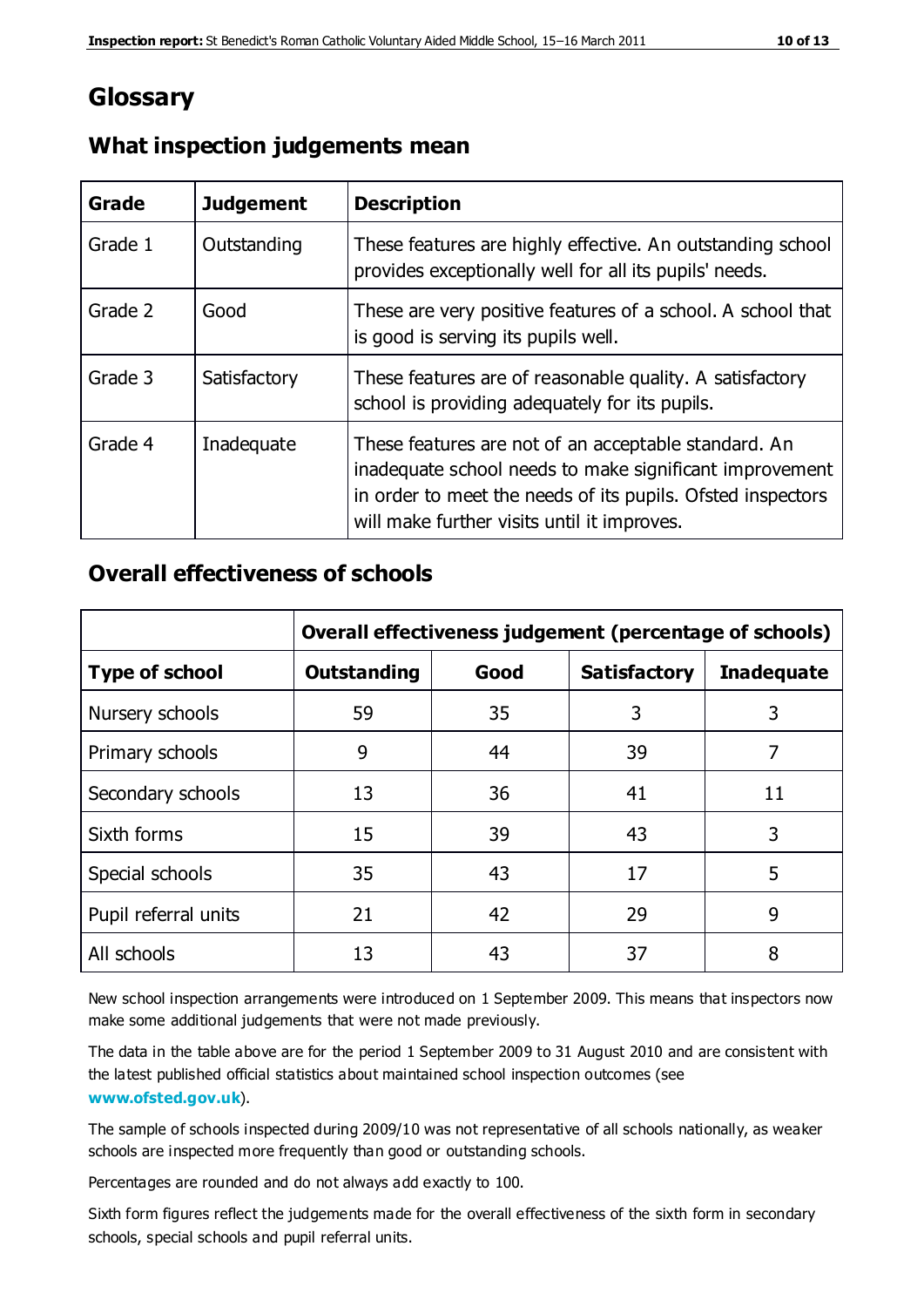# **Common terminology used by inspectors**

| Achievement:               | the progress and success of a pupil in their learning,<br>development or training.                                                                                                                                                          |  |  |
|----------------------------|---------------------------------------------------------------------------------------------------------------------------------------------------------------------------------------------------------------------------------------------|--|--|
| Attainment:                | the standard of the pupils' work shown by test and<br>examination results and in lessons.                                                                                                                                                   |  |  |
| Capacity to improve:       | the proven ability of the school to continue<br>improving. Inspectors base this judgement on what<br>the school has accomplished so far and on the quality<br>of its systems to maintain improvement.                                       |  |  |
| Leadership and management: | the contribution of all the staff with responsibilities,<br>not just the headteacher, to identifying priorities,<br>directing and motivating staff and running the school.                                                                  |  |  |
| Learning:                  | how well pupils acquire knowledge, develop their<br>understanding, learn and practise skills and are<br>developing their competence as learners.                                                                                            |  |  |
| Overall effectiveness:     | inspectors form a judgement on a school's overall<br>effectiveness based on the findings from their<br>inspection of the school. The following judgements,<br>in particular, influence what the overall effectiveness<br>judgement will be. |  |  |
|                            | The school's capacity for sustained<br>improvement.                                                                                                                                                                                         |  |  |
|                            | Outcomes for individuals and groups of pupils.                                                                                                                                                                                              |  |  |
|                            | The quality of teaching.                                                                                                                                                                                                                    |  |  |
|                            | The extent to which the curriculum meets<br>pupils' needs, including, where relevant,<br>through partnerships.                                                                                                                              |  |  |
|                            | The effectiveness of care, guidance and<br>support.                                                                                                                                                                                         |  |  |
| Progress:                  | the rate at which pupils are learning in lessons and<br>over longer periods of time. It is often measured by<br>comparing the pupils' attainment at the end of a key                                                                        |  |  |

stage with their attainment when they started.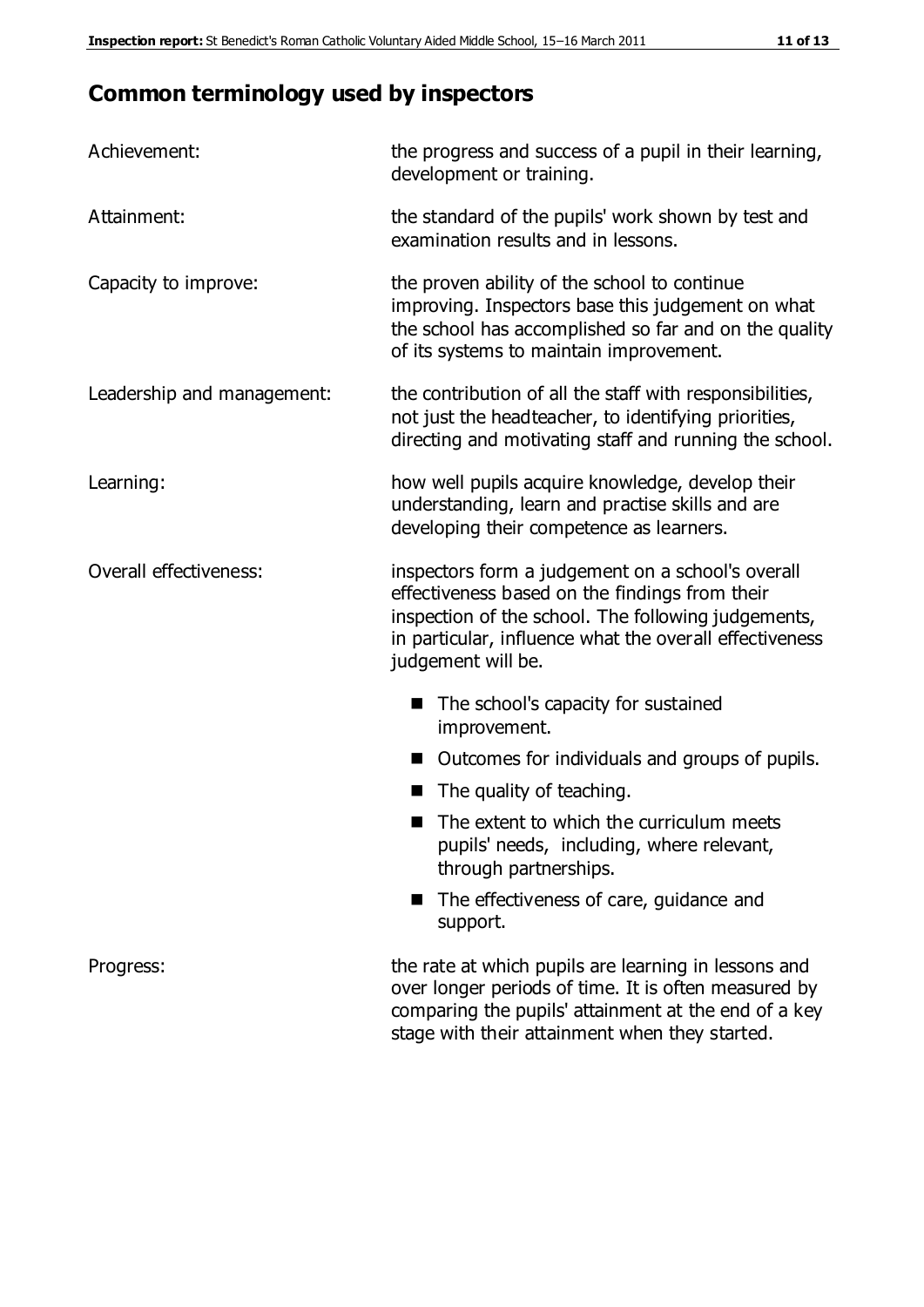#### **This letter is provided for the school, parents and carers to share with their children. It describes Ofsted's main findings from the inspection of their school.**

17 March 2011

#### Dear Pupils

#### **Inspection of St Benedict's Roman Catholic Voluntary Aided Middle School, Ashington, NE63 9LR**

Thank you for all your help when I inspected the school with my colleagues. Please would you pass on my thanks to your parents and carers for returning the questionnaires and say we took all their views into account. I thought you might like to know what we thought about your school.

- St Benedict's is a satisfactory school which has recently improved.
- You achieve well and you are making better progress.
- $\blacksquare$  The proportion of good and better teaching is rising quickly.
- You feel safe and the care, guidance and support you receive are good.
- The senior leadership team and governors are making the right improvements to help you achieve even more.

Your teachers and the staff want to make the school even better. To help them do this, we have asked if they would:

- ensure school improvement continues at a good pace
- raise attainment and accelerate pupils' progress by building upon current strategies to improve learning and achievement
- make all teaching and assessment of your work good and better.

I know the staff would appreciate your help and I wish you every success in all you do in the future.

Yours sincerely

Paul Hancock

Her Majesty's Inspector